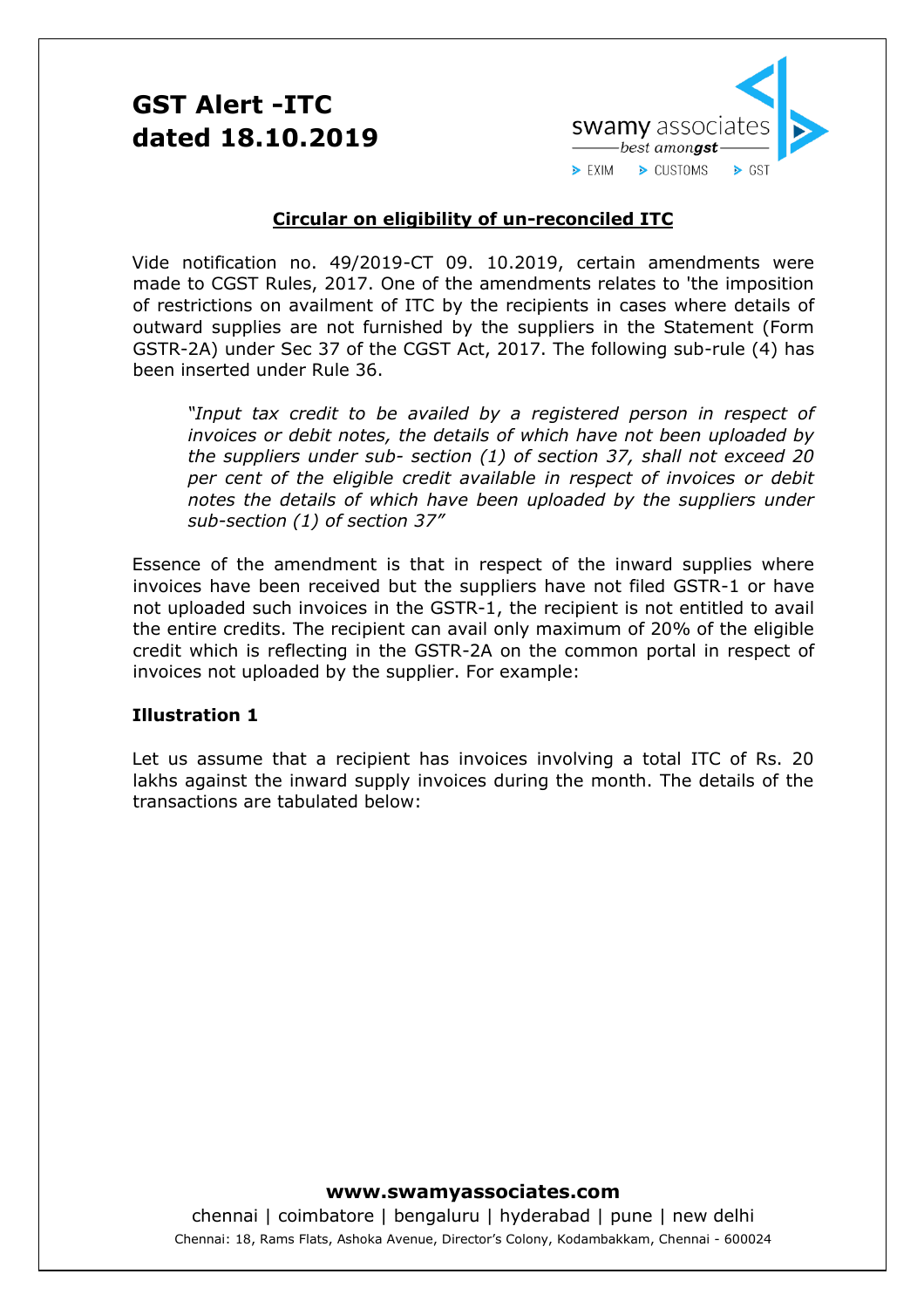# **GST Alert -ITC dated 18.10.2019**



| <b>Total credit</b><br>available<br>based<br><b>on</b><br>the inward<br>supply<br>invoices<br>available | <b>Credit</b><br>auto<br>populated<br><u>in</u><br><b>Form GSTR 2A</b> | <b>Total</b><br>eligible<br>credit out of<br>the<br>auto<br>populated<br>invoice<br>(after<br>excluding<br>ineligible<br>if<br>credits,<br>any) | <b>Total credit</b><br>in<br>respect<br>of<br>which<br>invoice has<br>been<br>not<br>uploaded | 20%<br><b>of</b><br>the<br>eligible<br>credit<br>available<br>with<br>respect of<br>the<br>non-<br>uploaded<br>invoice | <b>Total</b><br>credit<br>entitled to<br>the<br>recipient |
|---------------------------------------------------------------------------------------------------------|------------------------------------------------------------------------|-------------------------------------------------------------------------------------------------------------------------------------------------|-----------------------------------------------------------------------------------------------|------------------------------------------------------------------------------------------------------------------------|-----------------------------------------------------------|
| (A)                                                                                                     | (B)                                                                    | (C)                                                                                                                                             | $(D) = (A)-(B)$                                                                               | $(E) = 20%$<br>of $(C)$                                                                                                | $(F) = (C) +$<br>(E)                                      |
| 20L                                                                                                     | 10L                                                                    | 10L                                                                                                                                             | 10L                                                                                           | 2L                                                                                                                     | 12L                                                       |
| 20L                                                                                                     | 15L                                                                    | 14L                                                                                                                                             | 5L                                                                                            | 2.8L                                                                                                                   | 16.8L                                                     |

## **Illustration 2**

| <b>Description</b>                       | <b>CGST</b> | <b>SGST</b> | <b>IGST</b> | <b>Remarks</b>                                                                                                 |  |
|------------------------------------------|-------------|-------------|-------------|----------------------------------------------------------------------------------------------------------------|--|
| Eligible ITC as<br>per<br>invoices       | 1000000     | 1000000     | 500000      |                                                                                                                |  |
| GST reflected in 2A                      | 900000      | 900000      | 450000      | Since more<br>than                                                                                             |  |
| % of credit reflected in<br>2A           | 90%         | 90%         | 90%         | 80% of the credit is<br>uploaded,<br>the<br>assessee is entitled<br>to take full credit as<br>per the invoices |  |
| Entitlement as per the<br>new Rule 36(4) | 1000000     | 1000000     | 500000      |                                                                                                                |  |
| GST paid under RCM                       | 100000      | 100000      | 300000      | available with him                                                                                             |  |
| IGST paid on import                      | 0           | 0           | 500000      |                                                                                                                |  |
| <b>Total entitlement</b>                 | 1100000     | 1100000     | 1300000     |                                                                                                                |  |

## **www.swamyassociates.com**

chennai | coimbatore | bengaluru | hyderabad | pune | new delhi Chennai: 18, Rams Flats, Ashoka Avenue, Director's Colony, Kodambakkam, Chennai - 600024